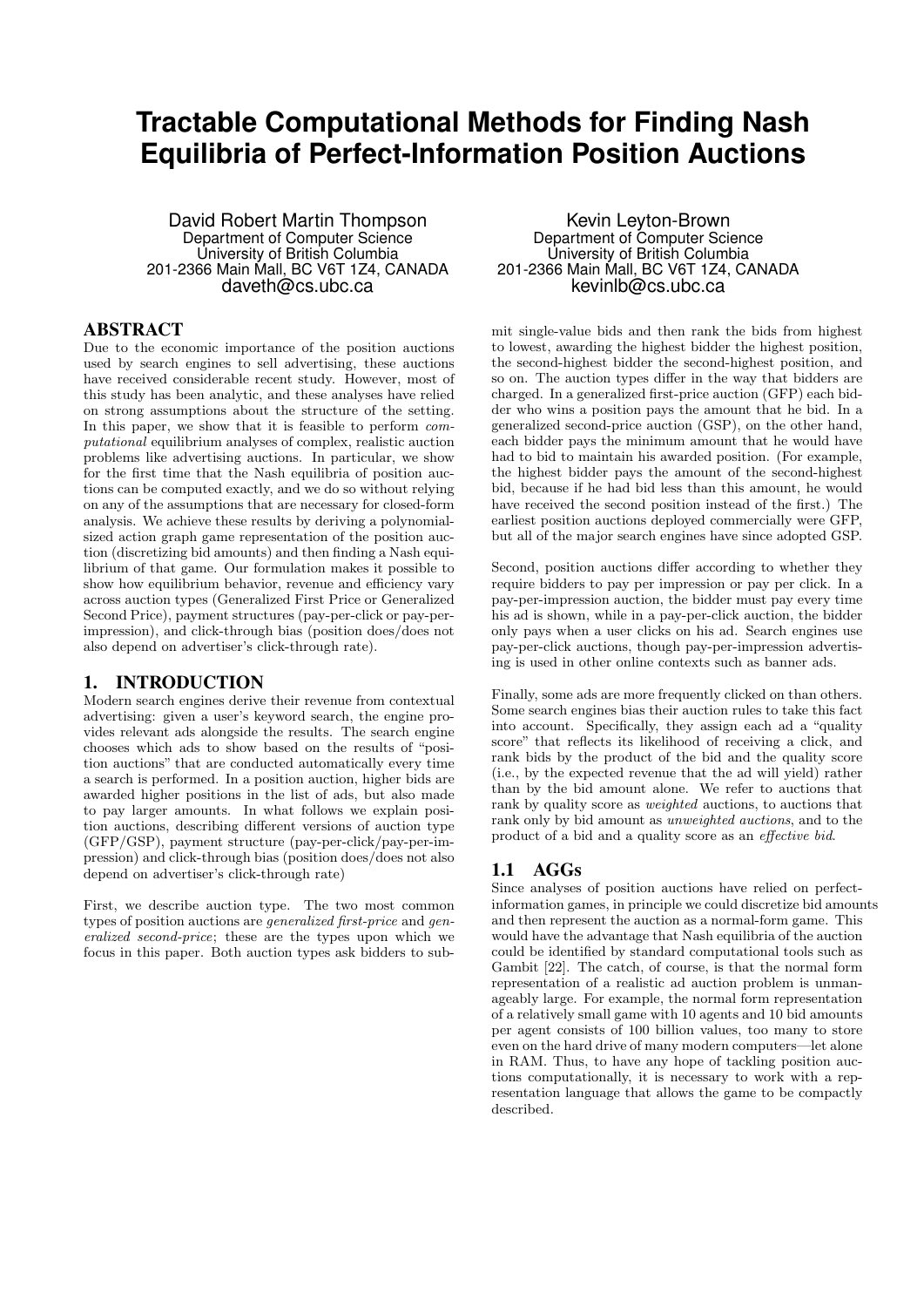We chose to use the action-graph game (AGG) representation  $[5, 15]$ . Action-graph games are similar to the more widely-known graphical game representation [16] in that they exploit utility independencies. AGGs are strictly more powerful than graphical games, however. This is because AGGs are compact not only for games with "strict utility indepen-4 2 5 dencies" (the property that one agent's payoff never depends on some second agent's action) but also "context-specific independencies" (one agent's payoff is independent of a second agent's action, at least for some action of the first agent and agent's action, at least for some action of the inst agent and<br>some set of actions of the second). This distinction is important for modeling position auctions. Note that any bidder can affect any other bidder's payoff (e.g., by outbidding him); hence the graphical game representation of a perfectinformation position auction is a clique, meaning that it is no mormation position auction is a chique, meaning that it is no<br>more compact than the normal form. However, position auc-<br> $\mathbf{F}$ tions have considerable context-specific independence structure. To give one simple example, in a GFP auction, bidder *i*'s utility is independent of bidder *j*'s bid, conditional on *j* bidding less than i. This is the sort of structure that can be captured by AGGs.

The core idea behind action-graph games is the action graph, so-called because nodes in this directed graph represent acso-caned because nodes in this directed graph represent actions. Each agent is allowed to choose his action from an arbitrary subset of the nodes; crucially, agents' subsets are allowed to overlap or coincide. Play of the game can be visualized as each agent simultaneously placing a single token on one of the nodes in the graph. Given the locations of all the tokens, an agent's utility can be computed by referring only to the number of tokens in the neighborhood of his thing only to the *number* of tokens in the *neighborhood* of inscheen node. (The neighborhood of a node  $v$  is the set of all nodes having outgoing edges that point to  $v$ ; self-edges are allowed, and so a node can belong to its own neighborhood.) Figure 1 gives an example of an action-graph game taken from [5]. Observe that there are two action sets consisting of four actions each; unlike in a graphical game, the number of agents cannot be inferred from the graph. *vendors in the same or neighboring locations, and are si-*The core idea behind action-graph games is the action graph, <sup>1</sup>

Their compact size is not the only interesting thing about AGGs. More importantly, AGG structure can be lever-AGGs. More importantly, AGG structure can be lever-<br>aged computationally, and hence game-theoretic computations can be performed dramatically more quickly for AGGs than for games represented in normal form. For example, given action graphs with bounded in-degree, a polynomialtime dynamic programming algorithm can be used to compute an agent's expected utility under an arbitrary mixed strategy profile  $[15]$ . (Observe that this is interesting because the standard method of computing expected utility has running time polynomial in the size of the normal form, but potentially exponential in the size of more compact rep-<br>according the probability of  $GG_2$ . This computational and less is resentations like AGGs.) This computational problem is important because it constitutes the inner loop of many game-theoretic algorithms, including state-of-the-art algorithms for computing Nash equilibria like Simplicial Subrithms for computing Nash equilibrita like Simplicial Subdivision [26] and Govindan-Wilson [14]. This implies that an exponential speedup to the solution of the expected util-<br>an exponential speedup to the solution of the expected utility problem translates directly to an exponential speedup of such algorithms, without any effect on the solution obtained.  $t$ ility  $\lim_{\alpha \to \infty}$  and  $\lim_{\alpha \to \infty}$ 

Although it is beyond the scope of this paper to describe AGGs in detail, there is one further element of the rep-AGGS in detail, there is one further element of the representation that we must describe here. Specifically, it is possible to add so-called *function nodes* to the action graph, positive to data so cancel *juncture to set* the detection graph, which are nodes that belong to no agents' action sets. In $s_{\rm eff}$  the subscript  $\sim$  the subscript  $\sim$ Although it is beyond the scope of this paper to  $\overline{\mathbf{B}}$ 



Figure 1: Taken from [5]. The ice-cream vendor  $\frac{d}{d}$  stores on, given that their payoffs will depend on n be the expected unit of the expected utility of their location. (Circular nodes represent actions, dotted boxes represent action sets for a group of players and arcs represent payoff dependencies.) game as an AGG. Chocolate and vanilla ice-cream vendors must choose which block to open their how many other vendors are within one block of

stead, the "action count" at a function node is calculated stead, the action count at a function node is calculated<br>as an (arbitrary) deterministic function of the counts at the function node's parents. For example, when an agent's pay- $\begin{array}{c}\n\text{if } d, \text{ we can add a summation node to reduce the in-degree}\n\text{; } \\
\text{if } a \text{ -Function nodes on } \text{dromatically reduce represents}\n\end{array}$  $\frac{d}{dt}$  is  $\frac{d}{dt}$  tion size when (for example) many actions affect a given of a. Function nodes can dramatically reduce representa- $\frac{\partial u}{\partial \cos \theta}$  action in the same way. As long as the functions are wellnamic programming algorithm from [15]. Since the variable worst in programming the variable most important to the asymptotic running time of this al $h_{\text{out}}$  of high-in-degree function nodes, function nodes can also off for playing  $a$  depends on how many agents play any of  $b, c$ behaved ("contribution-independent"; roughly, commutative and associative) function nodes can be used with the dygorithm is the maximal in-degree of action nodes, and since this quantity can be drastically reduced by the introduction lead to substantial computational savings.

# 2. MODEL AND REPRESENTATION 2.1 Ad auction setting

 $F<sub>com</sub>$  In our evaluation of auction types, we use the following and integral and space. As in previous work  $[28, 11, 18]$ , we look for the  $\epsilon_i$  be-<br>be-<br>identified by the one-shot, full-information game.

 $\lim_{n \to \infty}$  DEFINITION 1 (AD AUCTION SETTING). An ad auction rep-<br>m is setting is given by a 6-tuple  $(N, K, M, P, V, \beta)$ :

- 1. N is the set of bidders;  $\text{Sub-}$   $\cdots$  is the set of states,
- that  $\qquad \qquad 2. K \text{ is the set of possible positions};$ 
	- 3. M is the set of possible bids;
	- 4. P is a matrix of click-through rates, where  $P_{j,i}$  is the  $\alpha$  matrix  $\epsilon$  of state integrations bability that bidder i will rece  $is$  in position  $j$ ; probability that bidder i will receive a click when his ad<br>is in position  $j$ ;
- In-<br>
in position j; and  $\overline{\text{is the value that bidder } i \text{ has for a click when his ad is}$ <br>in nosition i: and 5. V is a matrix of expected values for a click, where  $V_{j,i}$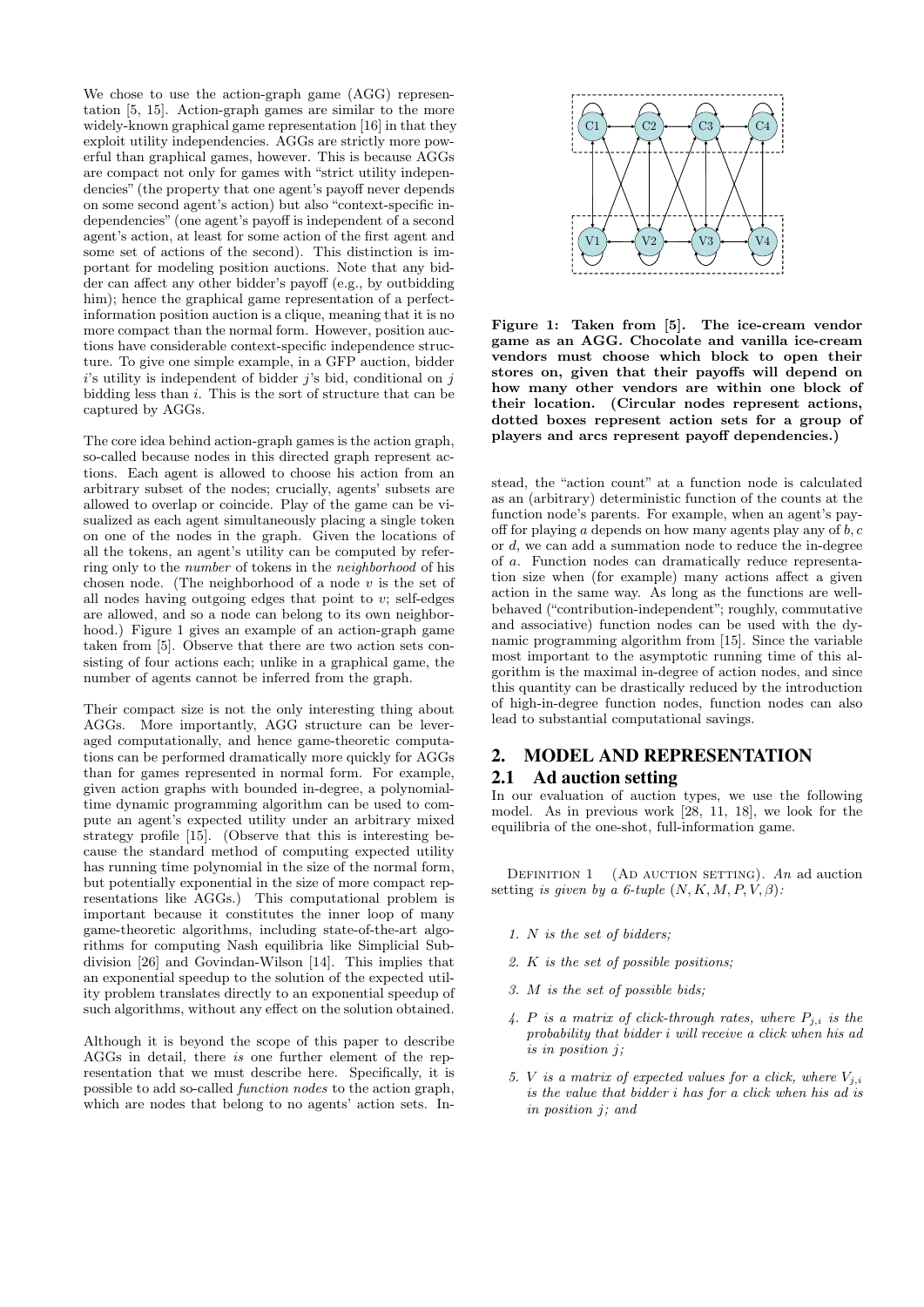6.  $\beta$  is a vector of "quality scores" or weights, where  $\beta_i/\beta_j$ denotes the quality of bidder i relative to bidder j.

# 2.2 Representing GFPs as Action-Graph Games

Having described the auction types and model that we intend to solve, our next step is to show that they can be compactly represented. This section will present algorithms for representing an ad auction type (for example, weighted per-click GSP) and auction setting as an action-graph game and bounds on the size of those representations.

To get a suitably compact representation, one of our biggest concerns is the maximum in-degree of our action graph. Every action node must have a table representing that action's payoff function, and this table will grow exponentially in the in-degree of that action node. An arc  $(u, v)$  in an AGG denotes that the payoff for playing action  $v$  depends on the number of agents playing u. However, note that an agent's payoff depends only on the position he is awarded and the price he is made to pay. In the case of a GFP, an agent's price is determined by his bid while his position is determined by the number of bids above his and the number of bids equal to his. (We assume that ties are broken randomly.) His position can be affected by many different actions by other bidders, leading to a very large in-degree. However, if we introduce function nodes corresponding to summation (we will call these summation nodes) to keep track of how many bids are equal to or greater than each possible bid value, we need only two in-arcs to capture the two values.

Algorithm 1 converts a weighted (or, as a special case, unweighted<sup>1</sup>) GFP to an AGG. An example AGG is shown in Figure 2.

for each agent  $i \in N$  do foreach bid  $m \in M$  do  $\vert$  create an action node representing i bidding m;  $E \leftarrow \{m\beta_i | \forall i \in N, \forall m \in M \};$ foreach effective bid  $e \in E$ do create a summation function node,  $(=, e)$  representing the bidders bidding exactly e; create a summation function node,  $(\geq, e)$  representing the bidders bidding above e; add an arc from  $(=, e)$  to  $(\ge, e)$ ; if  $e>0$  then add an arc from  $(\geq, e)$  to  $(\geq, e')$  (where e' is the next largest effective bid); foreach action node a do

 $e \leftarrow$  effective bid of a; add an arc from  $a$  to  $(=, e);$ add an arc from  $(=, e)$  to a; add an arc from  $(\geq, e)$  to a;

Algorithm 1: An algorithm for converting an auction setting into an action graph representing a GFP.

For each action node, we must have a payoff function mapping from the inputs to that node to the payoff an agent playing that action will get. For a bid of  $b$  by agent  $i$ , we denote this as  $\gamma_{i,b}^{1,I}$  for a pay-per-impression GFP. Because

of the configuration of the summation nodes, the two inputs to this function are the number of effective bids that are equal to  $i$ 's bid of  $b$  and the number that are greater than or equal. The payoff function for any action node in a pay-per-impression GFP is given by

$$
\gamma_{i,b}^{1,I}(e,g) = \frac{1}{e} \sum_{j=g-e+1}^{\min(g,k)} (P_{j,i}V_{j,i} - b).
$$

Similarly, the payoff function for any action node in a payper-click GFP is given by

$$
\gamma_{i,b}^{1,C}(e,g) = \frac{1}{e} \sum_{j=g-e+1}^{\min(g,k)} P_{j,i}(V_{j,i} - b).
$$

This representation results in a graph containing nm action nodes, each of which has an in-degree of two. Each node has a payoff table with at most  $O(n^2)$  relevant entries. Thus, this representation requires  $O(n^3m)$  space.

## 2.3 Representing GSPs as Action-Graph Games

GSPs are similar to GFPs in that each agent's payoff depends on a small number of values. To determine the position (or range of positions), we use the exact same graph structure as for GFPs. However, we need to augment the graph to capture the pricing rule of GSPs. This is done by adding "price nodes", function nodes that identify the next-highest bid. We use the term argmax node to refer to a function node whose value is equal to the largest (given some arbitrary ordering) in-arc carrying a non-zero value. By ordering action nodes according to the value of their effective bids, an argmax node identifies the highest effective bid among the subset of action nodes connected to it. After running the Algorithm 1, we add argmax nodes as shown in Algorithm 2. An example of the resulting action graph is illustrated in Figure 3. Note that although the in-degree of the argmax nodes can get large  $(O(nm))$ , the computational complexity of solving an AGG only depends on the in-degree of the action nodes.

```
foreach effective bid e \in E do
   create an argmax function node, (p, e) representing the
   next highest effective bid below e;
   foreach action node a with effective bid e' do
       if e' < e then
        \lfloor add an arc from a to (p, e);if e' = e then
        \lfloor add an arc from (p, e) to a;
```
Algorithm 2: An algorithm for converting an auction setting into an action graph representing a GSP.

As in the case of GSP, we must define a payoff function for each action node. Now, we have a third input  $(p)$ , which identifies the next-highest effective bid. Let  $E_p$  denote this value. The payoff function for any action node in a pay-perimpression GSP is given below.<sup>2</sup>

 $^{2}\delta(x) = 1$  iff x is true.

<sup>&</sup>lt;sup>1</sup>Trivially, this algorithm can also be used to represent an unweighted GFP by replacing  $\beta$  with a vector of ones, causing the auction to treat bids by different agents equivalently.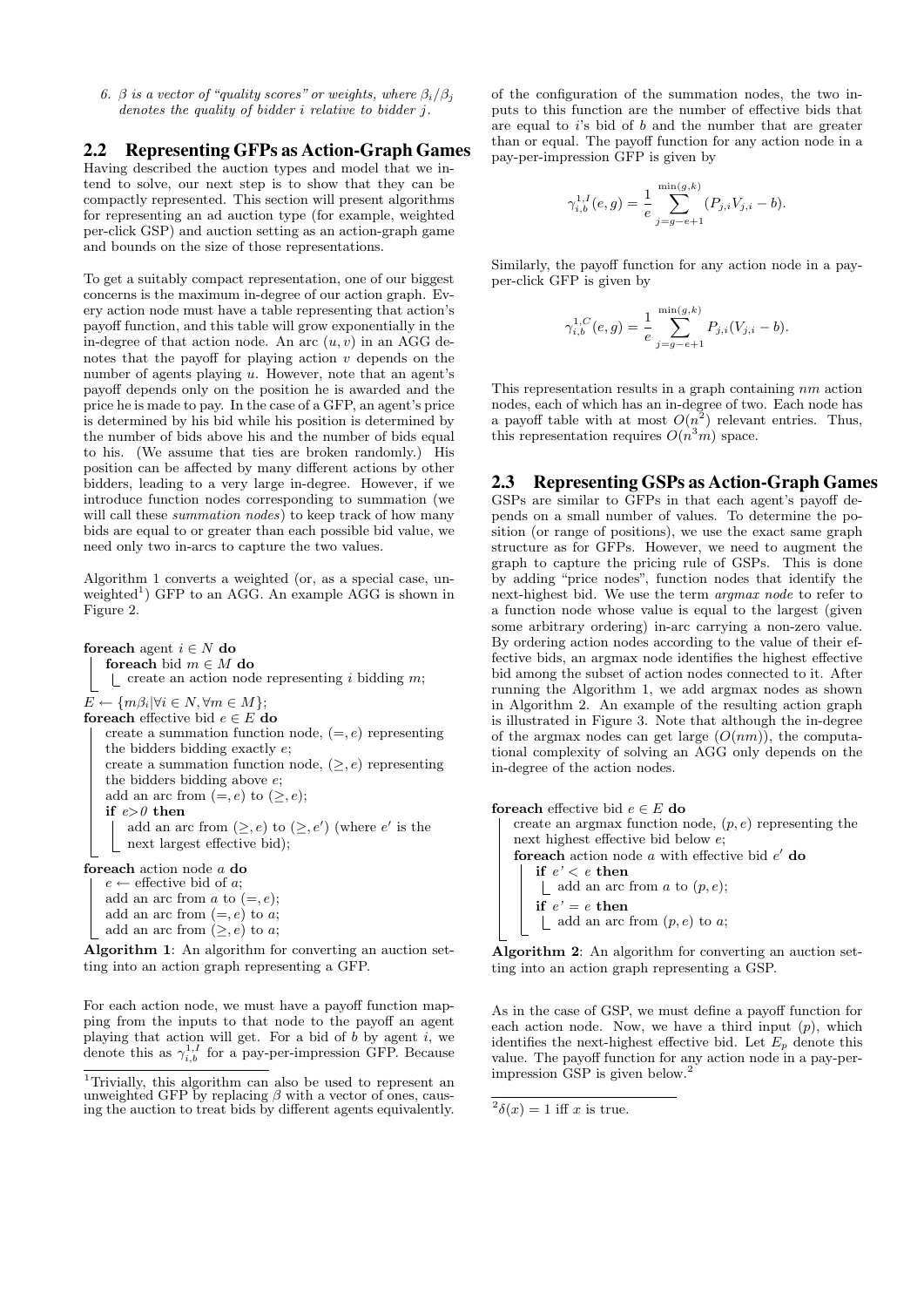

Figure 2: A weighted GFP represented as an AGG. (Square nodes represent summation function nodes.)



Figure 3: To represent a GSP as an AGG, we add price nodes (argmax nodes denoted by hexagons) to a GFP representation. For clarity only one price node is pictured, while a full GSP representation requires one price node for each effective bid.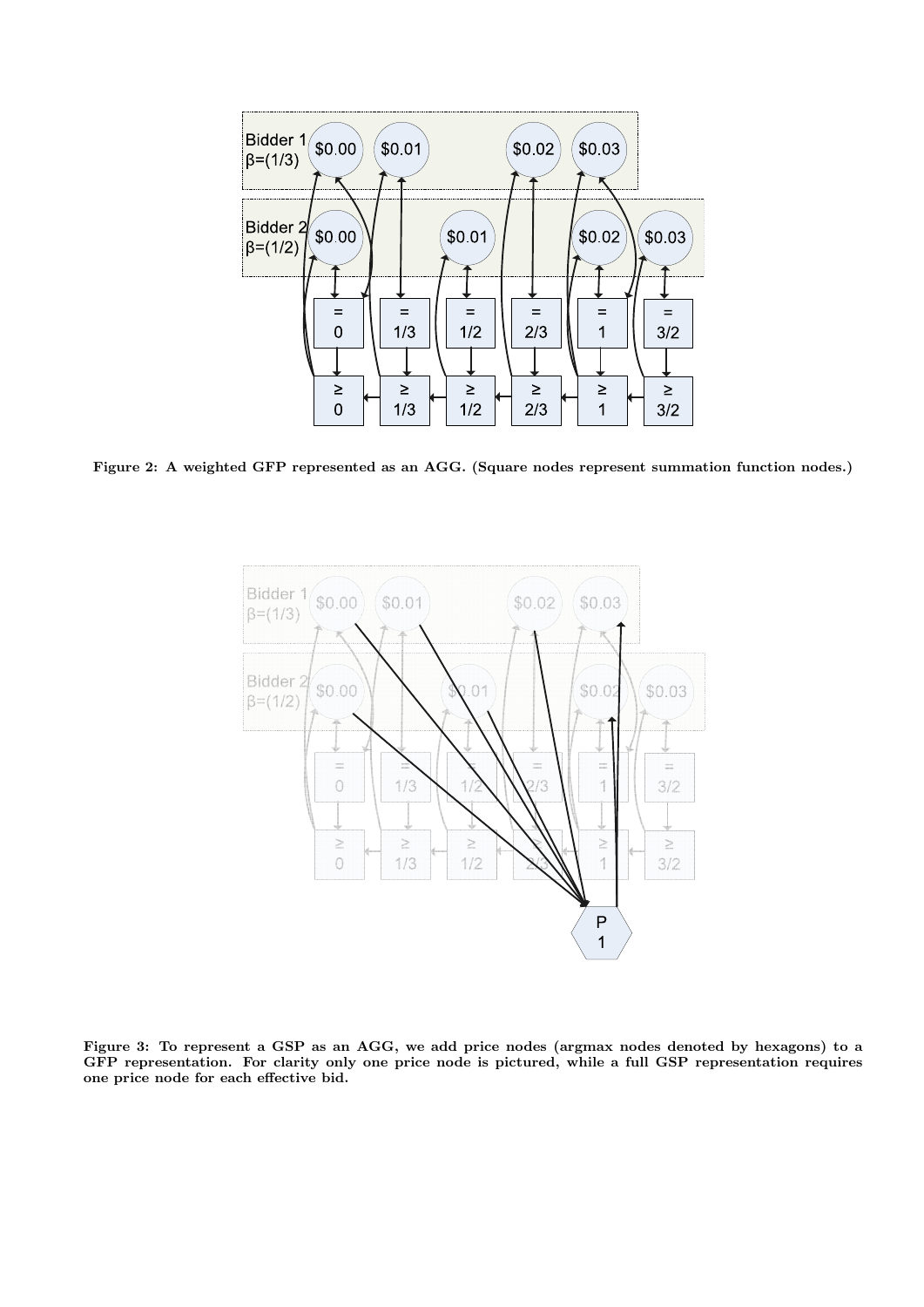$$
\gamma_{i,b}^{2,I}(e,g,p) = \frac{1}{e} \sum_{j=g-e+1}^{\min(g-1,k)} (P_{j,i}V_{j,i} - b) \n+ \delta(g \le k)(P_{j,g}V_{j,g} - E_p)/e
$$

Similarly, the payoff function for any action node in a payper-click GFP is given by

$$
\gamma_{i,b}^{2,C}(e,g,p) = \frac{1}{e} \sum_{j=g-e+1}^{\min(g-1,k)} P_{j,i}(V_{j,i} - b)
$$

$$
+ \delta(g \le k) P_{j,g}(V_{j,g} - E_p)/e
$$

This representation results in a graph containing nm action nodes, each of which has an in-degree of three. Each node has a payoff table with at most  $O(n^2|E|)$  relevant entries (where  $|E| \leq nm$ ). Thus, this representation requires  $O(n^4m^2)$  space. As was the case with GFPs, we can produce an unweighted auction by simply replacing  $\beta$  with a vector of ones. We can find also AGG representations of Lahaie and Pennock's family of ranking rules [19] by adjusting the values of  $\beta$  appropriately.

In summary, we model eight auction types by the following methods:

- 1. unweighted, pay-per-impression GFP: replace  $\beta$  with a vector of ones, generate graph according to Algorithm 1,  $\gamma^{1,I}$  payoff function
- 2. weighted, pay-per-impression GFP: generate graph according to Algorithm 1,  $\gamma^{1,I}$  payoff function
- 3. unweighted, pay-per-click GFP: replace  $\beta$  with a vector of ones, generate graph according to Algorithm 1,  $\gamma^{1,C}$  payoff function
- 4. weighted, pay-per-click GFP: generate graph according to Algorithm 1,  $\gamma^{1,C}$  payoff function
- 5. unweighted, pay-per-impression GSP: replace  $\beta$  with a vector of ones, generate graph according to Algorithm 1 followed by Algorithm 2,  $\gamma^{2,I}$  payoff function
- 6. weighted, pay-per-impression GSP: generate graph according to Algorithm 1 followed by Algorithm 2,  $\gamma^{2,1}$ payoff function
- 7. unweighted, pay-per-click GSP: replace  $\beta$  with a vector of ones, generate graph according to Algorithm 1 followed by Algorithm 2,  $\gamma^{2,C}$  payoff function
- 8. weighted, pay-per-click GSP: generate graph according to Algorithm 1 followed by Algorithm 2,  $\gamma^{2,C}$  payoff function

# 3. EXPERIMENTAL SETUP

#### 3.1 Computational Environment

Our experiments were performed using a computer cluster consisting of 55 machines with dual Intel Xeon 3.2GHz CPUs, 2MB cache and 2GB RAM, running Suse Linux 10.1. All timing results given below report CPU time (rather than wall clock time). To compute Nash equilibria, we used the simplicial subdivision [26] implementation provided by Gambit [22], extended to use AGGs and the dynamic programming algorithm of [15].<sup>3</sup>

#### 3.2 Problem Distribution

To evaluate the empirical performance of our approach, we generate instances from a distribution over auction settings. The size of the problem is specified by n and m where  $M = \{x | x \in \mathbb{Z}, 0 \leq x \leq m\},\$ i.e. users can bid any integer up to  $m$ . For each bidder  $i$ , we generated a bidder-specific click-through factor  $b_i \sim \text{uniform}[0, 1]$ . For each position j (up to  $k = \min(n/2, 8)$ ), we generate a position-specific click-through factor  $e_i$  where  $e_1 \sim$  uniform[0, 1] and  $e_i \sim$ uniform[0,  $e_{i-1}$ ]. Each entry in click-through-probability matrix P, is a product of these factors  $(P_{j,i} = \beta_i e_j)$ . For each bidder, we generate a single value per click (which is the same for all positions) drawn from uniform[0, 1]. These values are renormalized so that the highest value is equal to m (these values are normalized per-click or per-impression depending on which type of auction we evaluate). This model is a encodes common assumptions such as separability [28],

#### 3.3 Experimental Results: Computational

#### 3.4 Representation Size

We compare the our representation size against the corresponding normal form games in Figure 4 and Figure 5. The size of the normal form game was computed using  $n$ 32-bit values per table entry. GSPs are much larger than GFPs because they have higher-dimensional payoff functions. Weighted auctions are smaller than unweighted because they have far fewer ties (meaning the payoff function needs to be evaluated in fewer places). Because pay-per-click and pay-per-impression have identical graph structures and identical potential for ties, they result in the same representation size.

#### 3.5 Performance

To evaluate the empirical hardness of solving our AGG representations, we drew 200 samples from the problem distribution described above (for  $n = 10, k = 5, m = 10$ ). For each instance, we represented all eight auction types as AGGs and ran the solver on them for 120 seconds each. The results of this experiment are shown in Figure 6. Somewhat surprisingly, GFPs are appreciably harder to solve than GSPs, despite their smaller input size. Emperically, simplicial subdivision often performs faster when solving games with small-support equilibria. Given that GFPs tend to give rise to oscillating equilibria in the repeated case [3, 10], the one-shot game may only have large-support equilibria.

<sup>3</sup>The extension of Gambit that allows simplicial subdivision to work with AGGs can be obtained from http://cs.ubc. ca/~jiang/aggsoft.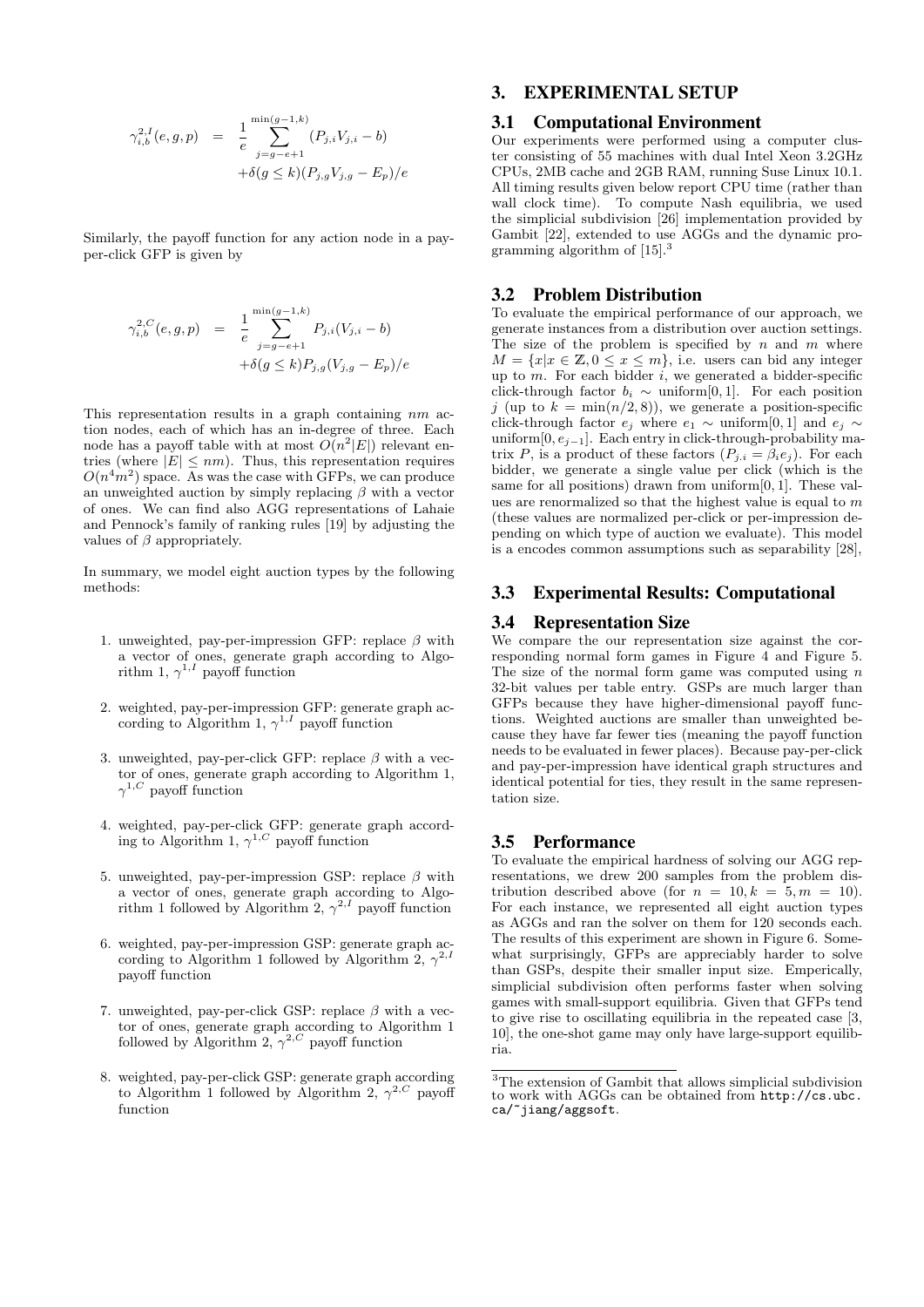

Figure 4: Representation size as a function of the number of bid increments.  $(n = 10, k = 5)$ 



Figure 5: Representation size as a function of the number of agents.  $(m = 10, k = \lfloor n/2 \rfloor)$ 



Figure 6: Fraction of problems solved in under  $t$ seconds for each of the auction types.

## 4. EXPERIMENTAL RESULTS: ECONOMIC

# 4.1 Weak Equilibria

To get meaningful results, we need to consider the problem of weak equilibria. Auctions frequently have many equilibria that can differ in revenue and economic efficiency. In the case of GSPs, each agent can vary his bid within a range that does not affect the ranking of the ads, but does affect the amount that the bidder above must pay. [6, 28] Thus, the equilibrium revenue of GSP depends on which strategies each agent chooses from a set of weak best responses. A similar problem arises when we consider the support size of an equilibrium. Our solver could converge to an equilibrium where agents mix needlessly across the range of best response bids.

To address this problem, we give the bidders a small bias, favoring some bids over others. This is done by perturbing each agent's utility function by a small (10e-6) amount in favor of low (or high) bids regardless of the outcome.

## 4.2 Comparing Auction Types

To explore the differences between different auction types, we drew 200 samples from the setting distribution. For each of these settings, we represented all eight auction types, with high, low and no bidding bias (24 games per setting) and computed their equilibria. The following results are based on the 2783 (of 4800) games for which we could compute an equilibrium in under one CPU hour.

For each Nash equilibrium, we computed the expected revenue (see Figure 7) normalized relative to the revenue of the truthful equilibrium of VCG. A number of trends are apparent from this plot. GSPs are more sensitive to equilibrium selection. Unweighted pay-per-impression auctions outperform weighted pay-per-impression auctions while weighted pay-per-click auctions outperform unweighted pay-per-click auctions. This might explain why (with the exception of Yahoo!'s unweighted pay-per-click GSP) these auctions are not found in practice. When bids are discrete, VCG revenue is not a lower bound on the revenue of weighted pay-per-click GSPs.

We can also compare the expected social welfare generated by an auction. (Note that this is the social welfare of the advertisers.) As was the case with revenue, unweighted pay-per-impression auctions outperform weighted pay-perimpression auctions while weighted pay-per-click auctions outperform unweighted pay-per-click auctions. Despite the coarse bidding language, weighted pay-per-click GSPs find the optimal allocation with extremely high probability. In the case of unweighted pay-per-click GSPs, different bidding biases lead to equilibria with significantly different social welfare. This indicates that the allocations of such auctions are sensitive to some bidder's choice among weak best responses.

Lastly, we can consider what kinds of equilibria these different auction types give rise to. As described above, GFPs seem to lead to a lot of mixing in equilibrium. To quantify this we measure the Shannon Entropy[27] of the joint strategy (see Figure 9). Given random variable  $X$  with distribution  $p()$ , the Shannon Entropy is  $H(X) = -\sum p(x) \log_2(p(x))$ . This gives a measure of the uncertainty associated with  $X$ , in this case the joint action of the bidders. Our biasing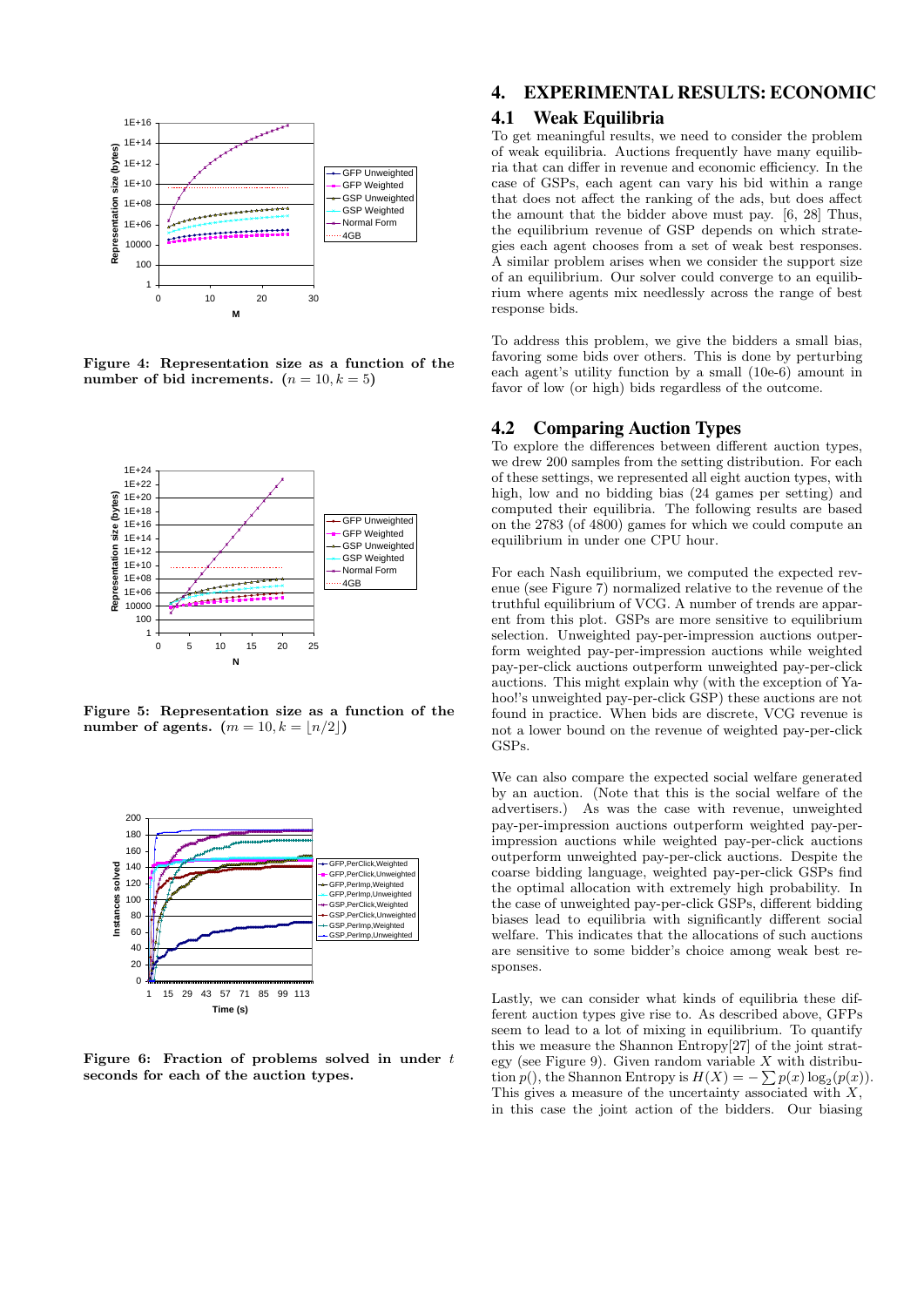approach seems to be successful: the equilibria we found in biased games have less entropy than the equilibria of the unbiased games. However, unweighted GFPs have much higher entropy, regardless of biasing, which might explain why their Nash equilibria were harder to find.

# 5. CONCLUSIONS AND FUTURE WORK

For the first time, our work shoes that position auctions, although difficult to analyze manually, are within reach of modern computational methods. We show how the results of these computational methods can be used to compare the economic properties of different auction types.

There is opportunity for future work both on the preferences and on the computational methods. Within our model of auction settings, we could immediately explore alternative preference distributions that relax common assumptions (such as separability of click-through-rates). Also, better distributions over preferences could be learned from realworld bidding data. There is also the question of how to compactly represent games given a richer preference model. (For example, we could model settings where an ad's click and conversion probabilities depends on which ads are shown above it.) Better computational methods could also improve this approach: by using an equilibrium-finding algorithm that allows us to control which part of strategy space is explored first (such as the support enumeration methods of [25]), we could find desired types of equilibria without perturbing the payoffs of the game.

# 6. ACKNOWLEDGMENTS

This work was supported by a grant from Microsoft.

#### 7. REFERENCES

- [1] Z. Abrams, O. Mendelevitch, and J. Tomlin. Optimal delivery of sponsored search advertisements subject to budget constraints. In EC: Proceedings of the ACM Conference on Electronic Commerce, pages 272–278, 2007.
- [2] G. Aggarwal, A. Goel, and R. Motwani. Truthful auctions for pricing search keywords. In EC: Proceedings of the ACM Conference on Electronic Commerce, pages 1–7, New York, NY, USA, 2006. ACM.
- [3] K. Asdemir. Bidding patterns in search engine auctions. In Second Workshop on Sponsored Search Auctions, 2006.
- [4] I. Ashlagi, D. Monderer, and M. Tennenholtz. Mediators in position auctions. In *EC: Proceedings of the ACM Conference* on Electronic Commerce, pages 279–287, New York, NY, USA, 2007. ACM.
- [5] N. Bhat and K. Leyton-Brown. Computing Nash equilibria of Action-Graph Games. In UAI: Proceedings of the Conference on Uncertainty in Artificial Intelligence, pages 35–42, 2004.
- [6] T. Borgers, I. J. Cox, M. Pesendorfer, and V. Petricek. Equilibrium bids in auctions of sponsored links: Theory and evidence, as of November 2006.
- [7] C. Borgs, J. Chayes, N. Immorlica, K. Jain, O. Etesami, and M. Mahdian. Dynamics of bid optimization in online advertisement auctions. In  $WWW'07$ : Proceedings of the 16th international conference on World Wide Web, pages 531–540, New York, NY, USA, 2007. ACM.
- [8] N. Buchbinder, K. Jain, and S. Naor. Online primal-dual algorithms for maximizing ad-auctions revenue. In Proceedings of the 15th Annual European Symposium on Algorithms, 2007.
- [9] M. Cary, A. Das, B. Edelman, I. Giotis, K. Heimerl, A. R. Karlin, C. Mathieu, and M. Schwarz. Greedy bidding strategies for keyword auctions. In EC: Proceedings of the ACM Conference on Electronic Commerce, pages 262–271, New York, NY, USA, 2007. ACM.
- [10] B. Edelman and M. Ostrovsky. Strategic bidder behavior in sponsored search auctions. Decis. Support Syst., 43(1):192–198, 2007.
- [11] B. Edelman, M. Schwarz, and M. Ostrovsky. Internet advertising and the generalized second price auction: Selling

billions of dollars worth of keywords. American Economic Review, 97(1):242–259, March 2007.

- [12] J. Feng, H. K. Bhargava, and D. Pennock. Comparison of allocation rules for paid placement advertising in search engines. In *EC*: Proceedings of the ACM Conference on Electronic Commerce, pages 294–299, New York, NY, USA, 2003. ACM.
- [13] J. Feng, H. K. Bhargava, and D. M. Pennock. Implementing sponsored search in web search engines: Computational evaluation of alternative mechanisms. INFORMS J. on Computing, 19(1):137–148, 2007.
- [14] S. Govindan and R. Wilson. Essential equilibria. Proceedings of the National Academy of Sciences USA, 102:15706–15711, 2005.
- [15] A. X. Jiang and K. Leyton-Brown. A polynomial-time algorithm for Action-Graph Games. In Proceedings of the AAAI Conference on Artificial Intelligence, pages 679–684, 2006.
- [16] M. Kearns, M. Littman, and S. Singh. Graphical models for game theory. In UAI: Proceedings of the Conference on Uncertainty in Artificial Intelligence, 2001.
- [17] B. Kitts, P. Laxminarayan, B. LeBlanc, and R. Meech. A formal analysis of search auctions including predictions on click fraud and bidding tactics. In Workshop on Sponsored Search Auctions, 2005.
- [18] S. Lahaie. An analysis of alternative slot auction designs for sponsored search. In *EC*: Proceedings of the ACM Conference on Electronic Commerce, pages 218–227, New York, NY, USA, 2006. ACM.
- [19] S. Lahaie and D. M. Pennock. Revenue analysis of a family of ranking rules for keyword auctions. In EC: Proceedings of the ACM Conference on Electronic Commerce, 2007.
- [20] S. Lahaie, D. M. Pennock, A. Saberi, and R. Vohra. Sponsored search auctions. In Nisan et al. [24], chapter 28, pages 699–719.
- [21] M. Mahdian, H. Nazerzadeh, and A. Saberi. Allocating online advertisement space with unreliable estimates. In  $EC$ Proceedings of the ACM Conference on Electronic Commerce, pages 288–294, New York, NY, USA, 2007. ACM.
- [22] R. D. McKelvey, A. M. McLennan, and T. L. Turocy. Gambit: Software tools for game theory, 2006. http://econweb.tamu.edu/gambit.
- [23] A. Mehta, A. Saberi, U. Vazirani, and V. Vazirani. Adwords and generalized on-line matching. In FOCS '05: Proceedings of the 46th Annual IEEE Symposium on Foundations of Computer Science, pages 264–273, Washington, DC, USA, 2005. IEEE Computer Society.
- [24] N. Nisan, T. Roughgarden, E. Tardos, and V. Vazirani, editors. Theory. Cambridge University Press, Cambridge, UK, 2007.
- [25] R. Porter, E. Nudelman, and Y. Shoham. Simple search methods for finding a Nash equilibrium. In Proceedings of the AAAI Conference on Artificial Intelligence, pages 664–669, 2004.
- [26] H. Scarf. The approximation of fixed points of continuous mappings. SIAM Journal of Applied Mathematics, 15:1328–1343, 1967.
- [27] C. Shannon. A mathematical theory of communication. Bell System Technical Journal, 27:379–423, 1948.
- [28] H. Varian. Position auctions. International Journal of Industrial Organization, 25(6):1163–1178, 2007.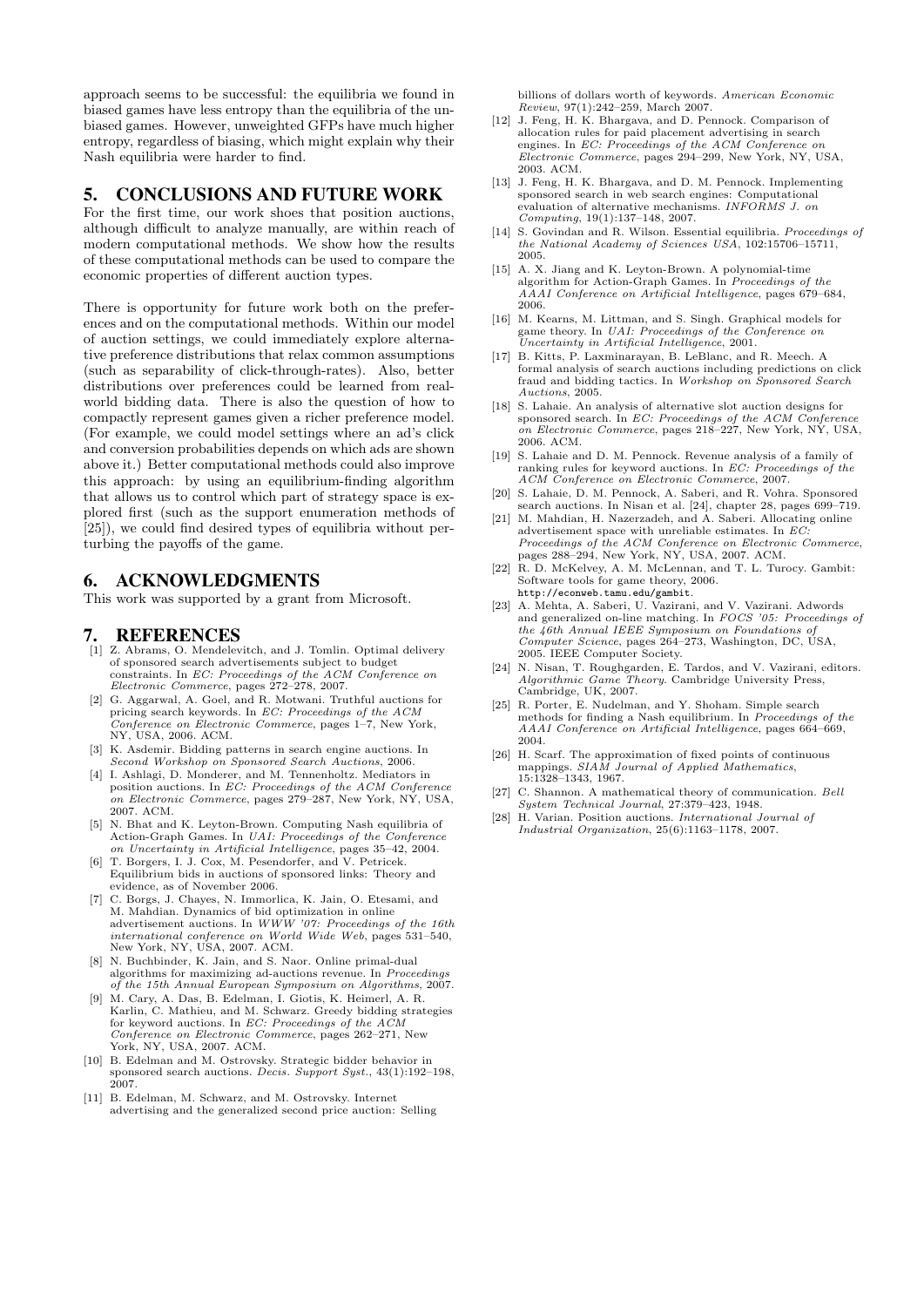

Figure 7: Expected revenue in equilibrium under different auction types. The three columns for each auction type represent the different equilibrium biases: low bidding, no bias and high bidding from left to right.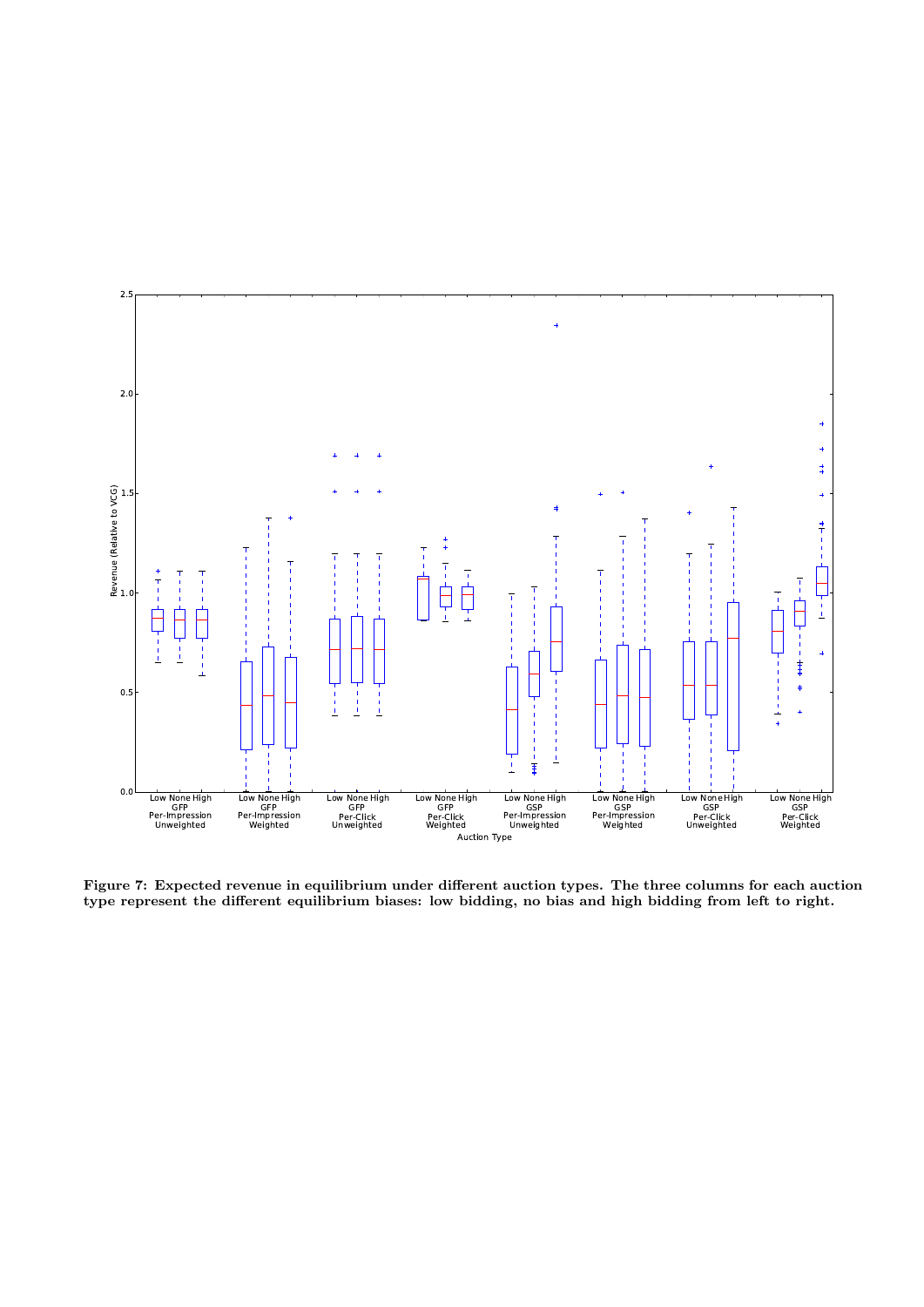

Figure 8: Expected social welfare in equilibrium under different auction types. The three columns for each auction type represent the different equilibrium biases: low bidding, no bias and high bidding from left to right.